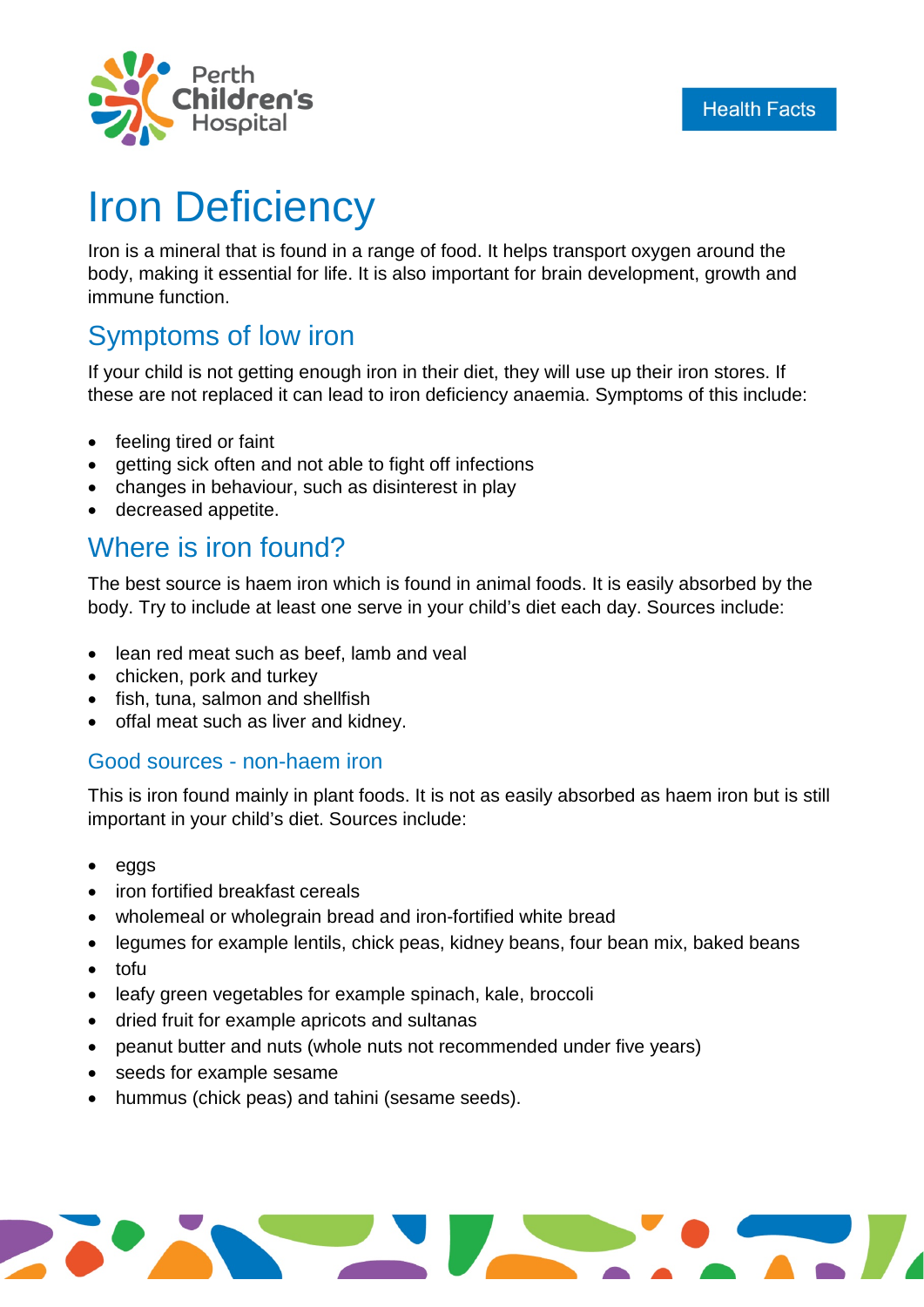Vitamin C improves the absorption of non-haem iron. Include vitamin C containing foods at the same meal. Examples include citrus fruit, kiwi fruit, strawberries, pineapple, capsicum, tomato, broccoli and snow peas.

# How much iron does your child need?

| Age                | <b>Recommended Daily</b><br><b>Intake</b> |
|--------------------|-------------------------------------------|
| 7-12 months        | 11mg/day                                  |
| 1-3 years          | 9mg/day                                   |
| 4-8 years          | 10mg/day                                  |
| 9-13 years         | 8mg/day                                   |
| 14-18 years (boy)  | 11mg/day                                  |
| 14-18 years (girl) | 15mg/day                                  |

Source: Nutrient Reference Values Australia (2005)

## Iron content of food

| <b>Food</b>         | <b>Serve size</b> | <b>Iron</b>    | <b>Food</b>        | <b>Serve size</b> | <b>Iron</b>  |
|---------------------|-------------------|----------------|--------------------|-------------------|--------------|
|                     |                   | (mg)           |                    |                   | (mg)         |
| Lean beef/lamb      | 100g              | $2 - 3$        | Chick peas         | $\frac{1}{2}$ cup | 6.2          |
| Chicken/turkey/pork | 100 <sub>g</sub>  | 1              | Tofu               | 100 <sub>g</sub>  | 7.9          |
| Fish                | 100 <sub>g</sub>  | 1              | Soy beans          | $\frac{1}{2}$ cup | 2.5          |
| Egg                 | 1 large           | $\mathbf{1}$   | Lentils            | $\frac{1}{2}$ cup | 1.8          |
| Chicken liver       | 100 <sub>g</sub>  | 11             | Kidney             | $\frac{1}{2}$ cup | 2.0          |
|                     |                   |                | beans              |                   |              |
| Kangaroo            | 100 <sub>g</sub>  | 3.2            | <b>Baked beans</b> | $\frac{1}{2}$ cup | 1.4          |
| Fish (white)        | 100 <sub>g</sub>  | 0.3            | Cashews            | 10                | 0.8          |
| Salmon              | 100 <sub>g</sub>  | 1.3            | Almonds            | 10                | 0.4          |
| Tinned tuna         | 70g               | 0.7            | Peanut             | 1 tbs             | 0.5          |
|                     |                   |                | butter             |                   |              |
| Fortified infant    | 5 tbs             | 5.2            | Beetroot           | 3 slices          | 1.2          |
| cereal              |                   |                |                    |                   |              |
| Fortified cereal    | 30 <sub>g</sub>   | 2.8            | Asparagus          | 5 spears          | $\mathbf{1}$ |
| <b>Rolled oats</b>  | 30 <sub>g</sub>   | 1.1            | Spinach            | $\frac{1}{2}$ cup | 0.6          |
|                     |                   |                | (raw)              |                   |              |
| Muesli              | $1/3$ cup         | $\overline{2}$ | Green beans        | $\frac{1}{2}$ cup | $\mathbf{1}$ |
| White bread         | 1 slice           | 0.3            | <b>Broccoli</b>    | $\frac{1}{2}$ cup | 0.4          |
| Wholemeal bread     | 1 slice           | 0.7            | <b>Sultanas</b>    | 1 tbs             | 0.3          |
| Pasta (cooked)      | $\frac{1}{2}$ cup | 0.3            | <b>Dried</b>       | 5 halves          | 0.8          |
|                     |                   |                | apricots           |                   |              |
| Brown rice (cooked) | $\frac{1}{2}$ cup | 0.4            | Prune juice        | 180mL             | 2.5          |
| White rice (cooked) | $\frac{1}{2}$ cup | 0.3            | Custard            | $\frac{1}{2}$ cup | 0.4          |
|                     |                   |                |                    |                   |              |